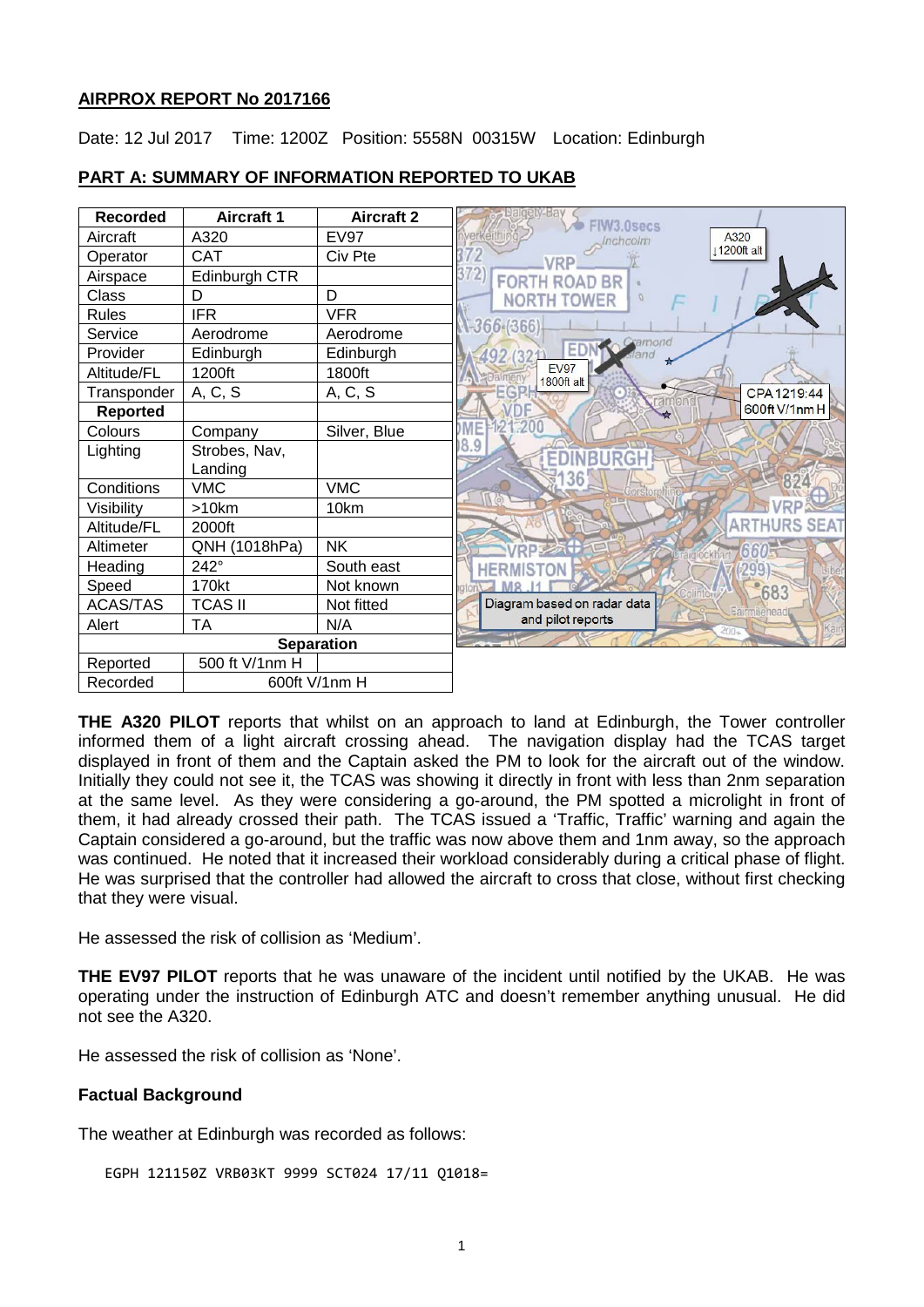### **Analysis and Investigation**

## **CAA ATSI**

ATSI had access to reports from the pilots of the A320 and EV97 and the local ATC unit investigation report. The local area radar data and the unit radio recordings were also reviewed. Screenshots produced in this report are provided using recordings of the Area Radar. Levels indicated are in altitude. All times UTC.

At 1202:10, the EV97 pilot made a request to the Edinburgh Approach controller to transit from the Power Station to Musselburgh Racecourse. The Approach controller issued a clearance to transit the CTR via Longannet, to the bridges, and via the airfield overhead to Musselburgh, not above altitude 2000ft VFR QNH 1018 hPa. The EV97 pilot replied with an incomplete read back. This was challenged by the approach controller and a full and accurate read back was provided by the pilot. The Approach controller then coordinated the EV97 transit with the Tower (AIR) controller and the EV97 was transferred to the AIR controller on reaching Longannet.

At 1209:10, the EV97 pilot checked in on the AIR frequency and the AIR controller instructed him to report at the bridges. The pilot provided an accurate read back. At 1216:10, he reported at the bridges and was displayed on the radar replay proceeding eastbound along the Forth (Figure 1). The AIR controller instructed the EV97 to continue towards the airfield with a clearance limit of the northern aerodrome boundary. The controller advised that there was an SF34 on 6 mile final for RW24 and requested that the EV97 pilot report that traffic in sight. The EV97 pilot responded and said he would keep visual. The controller responded with a request to confirm when traffic was in sight and advised that it was now 5nm final. The EV97 pilot replied that he would report traffic in sight. At this time the radar replay displayed a steady stream of inbound IFR aircraft for RW24, with the SF34 No1 and the A320, who subsequently reported the Airprox, No2 for the approach.



Figure 1 - 1216:10

At 1216:40, the SF34 pilot checked in with the AIR controller and was given Traffic Information on the EV97, the controller advised them that the EV97 would pass behind them, and the SF34 pilot acknowledged. The radar replay displayed the EV97 continuing eastbound despite having been instructed to continue towards the airfield, and the controller asked the EV97 pilot if he had the SF34 in sight; the pilot confirmed that he had. The controller then instructed the EV97 pilot to pass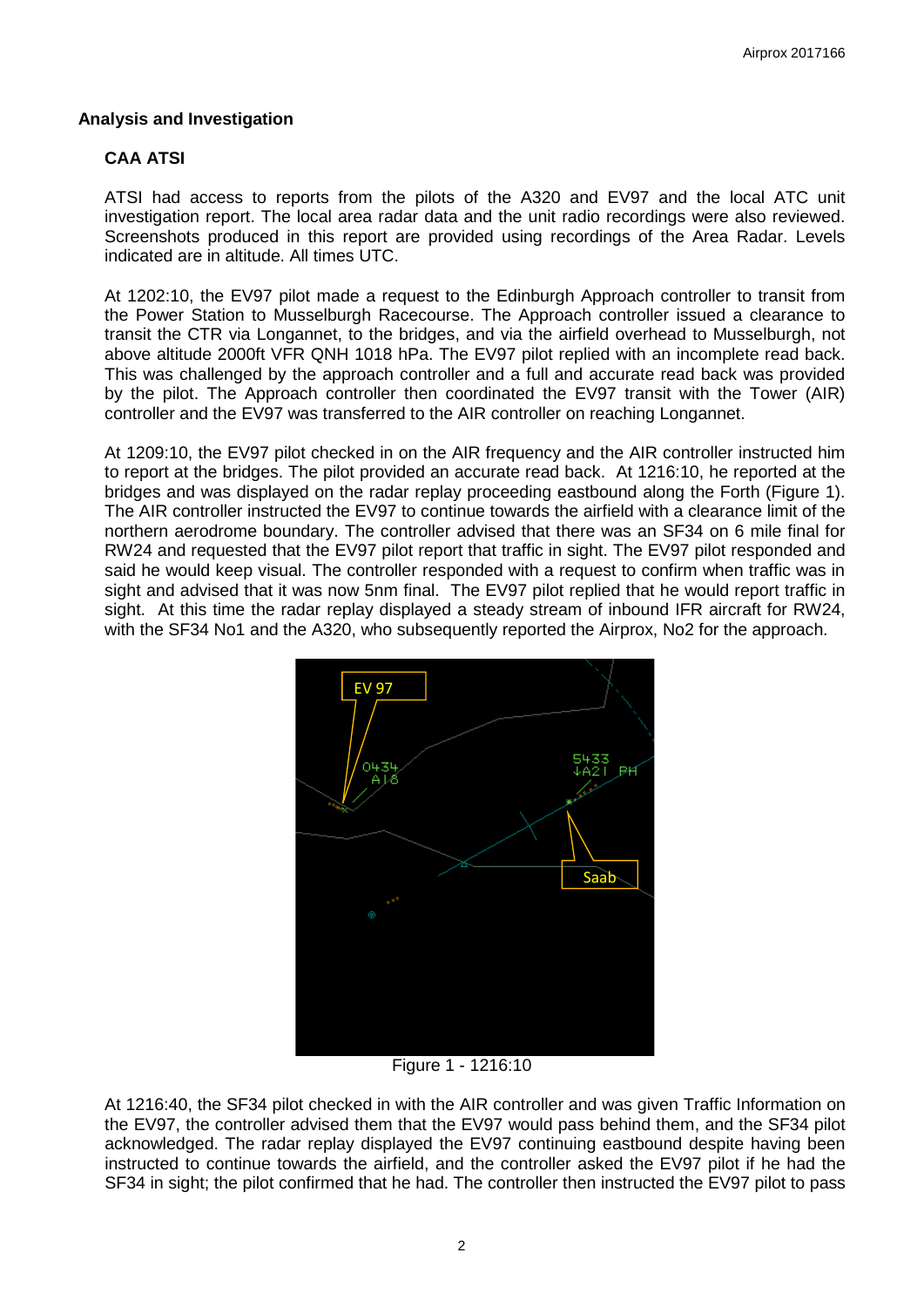above and behind the SF34. The pilot confirmed that he would, and the controller advised the SF34 pilot of this.

At 1217:40, the radar replay displayed the EV97 slightly north of the final approach track at 2.5nm still tracking eastbound (Figure 2). The AIR controller advised the EV97 pilot that there was an A320 just turning onto an 8 mile final, (unfortunately there is a gap in the R/T recording and the response from the pilot is not captured). The Edinburgh unit investigation report states that the controller went on to say *"for RW24"* and the EV97 pilot responded with *"roger that".*



Figure 2 - 1217:40

At 1218:00, the AIR controller instructed the EV97 to track south easterly to clear the extended centreline. The pilot acknowledged the instruction. At 1218:20, the A320 pilot checked in with the AIR controller at 8nm final and the controller instructed him to continue approach RW24, advised that they were just becoming No1, and passed Traffic Information as 'right to left about a 3 mile final, a microlight, not above altitude 2000ft VFR'. The A320 pilot acknowledged the Traffic Information. At this time the EV97 was displayed on the radar replay north abeam the final approach track at 3nm and still tracking eastbound (Figure 3).



Figure 3 - 1218:20

At 1218:52, the EV97 crossed the final approach track at 3nm final, with the A320 at 6nm final. The A320 altitude indicated 1900ft and the EV97, 1800ft (Figure 4).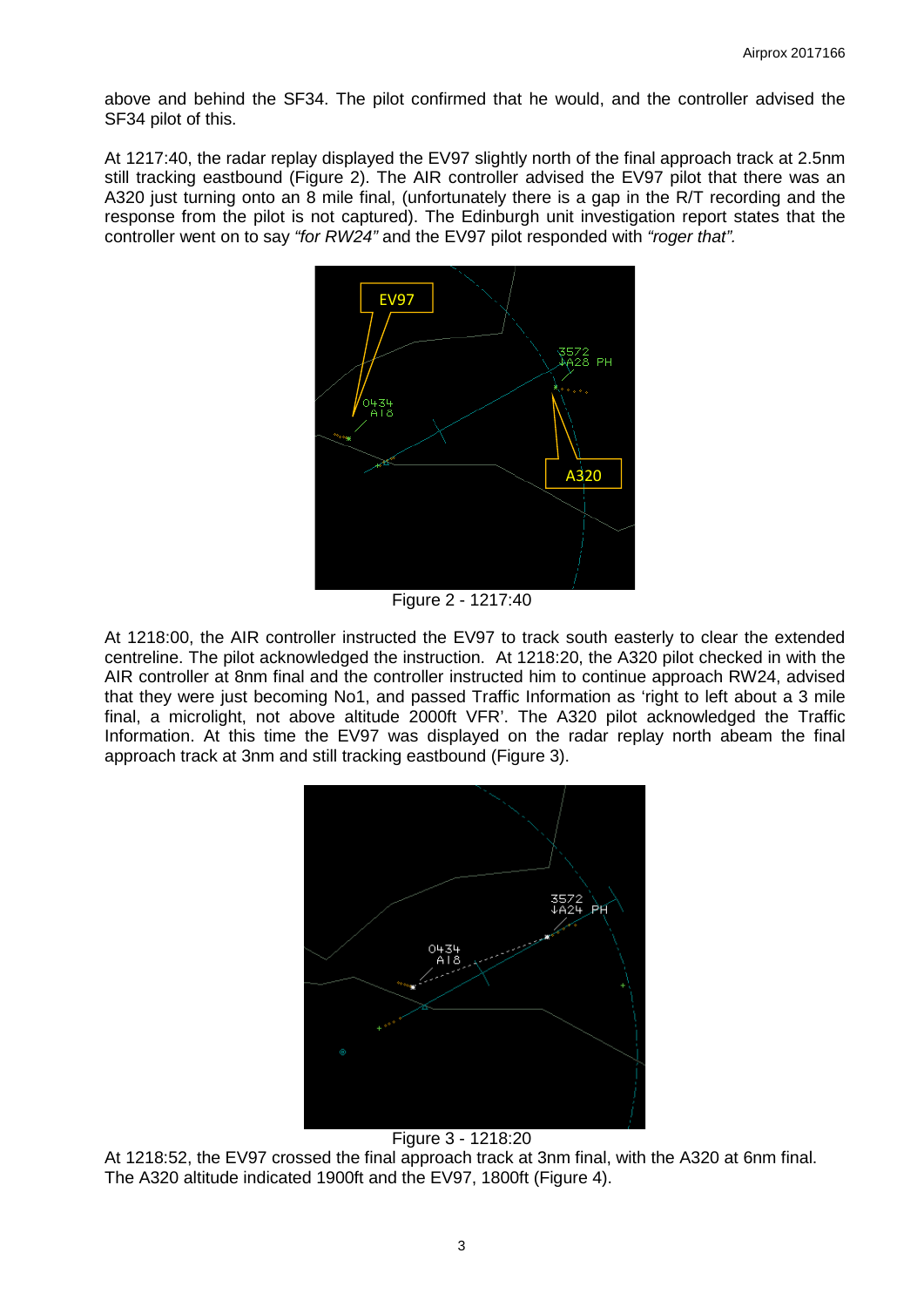

Figure 4 - 1218:52 Figure 5 - 1219:44

At 1219:02, the EV97 pilot reported that he had cleared the final approach track and the controller responded with an instruction to route direct to Musselburgh. The EV97 pilot did not respond but was observed on the radar replay to turn to the east. CPA occurred at 1219:44 (Figure 5), where there was 1nm laterally and 600ft vertically between the two aircraft.

After landing, the A320 pilot advised the AIR controller that they had received a TCAS TA. The pilot's Airprox report stated that on having received a TA warning there was a target displayed that was consistent with the Traffic Information passed by the AIR controller. However, they did not become visual with the EV97 until it had cleared the final approach track and was passing down their left- hand side.

The Edinburgh AIR controller was providing an Aerodrome Control Service in Class D airspace. Within Class D Airspace there is no requirement to separate VFR and IFR aircraft. In accordance with CAP 493 Section 1, controllers are required to pass Traffic Information to aircraft operating IFR on VFR traffic, and to pass Traffic Information to aircraft operating VFR on IFR traffic, and in both circumstances provide avoidance advice if requested. The controller discharged these responsibilities, no avoidance advice was requested. The controller was visual with both aircraft throughout the time period and took positive action on two occasions in an attempt to achieve an expeditious crossing of the final approach track by the EV97. Radar replay analysis of the EV97 track during the occurrence revealed that the aircraft did not adhere to his cleared route and did not act upon the instructions from the controller on two occasions and this resulted in a delayed crossing.

# **UKAB Secretariat**

The A320 and EV97 pilots shared an equal responsibility for collision avoidance and not to operate in such proximity to other aircraft as to create a collision hazard<sup>[1](#page-3-0)</sup>.

# **Summary**

 $\overline{\phantom{a}}$ 

An Airprox was reported when an A320 and an EV97 flew into proximity in Edinburgh's Class D airspace at 1200 on Wednesday 12<sup>th</sup> July 2017. The A320 pilot was operating under IFR in VMC, and in receipt of an Aerodrome Control Service, the EV97 pilot was VFR in VMC and also in receipt of a Aerodrome Service from Edinburgh.

<span id="page-3-0"></span><sup>1</sup> SERA.3205 Proximity.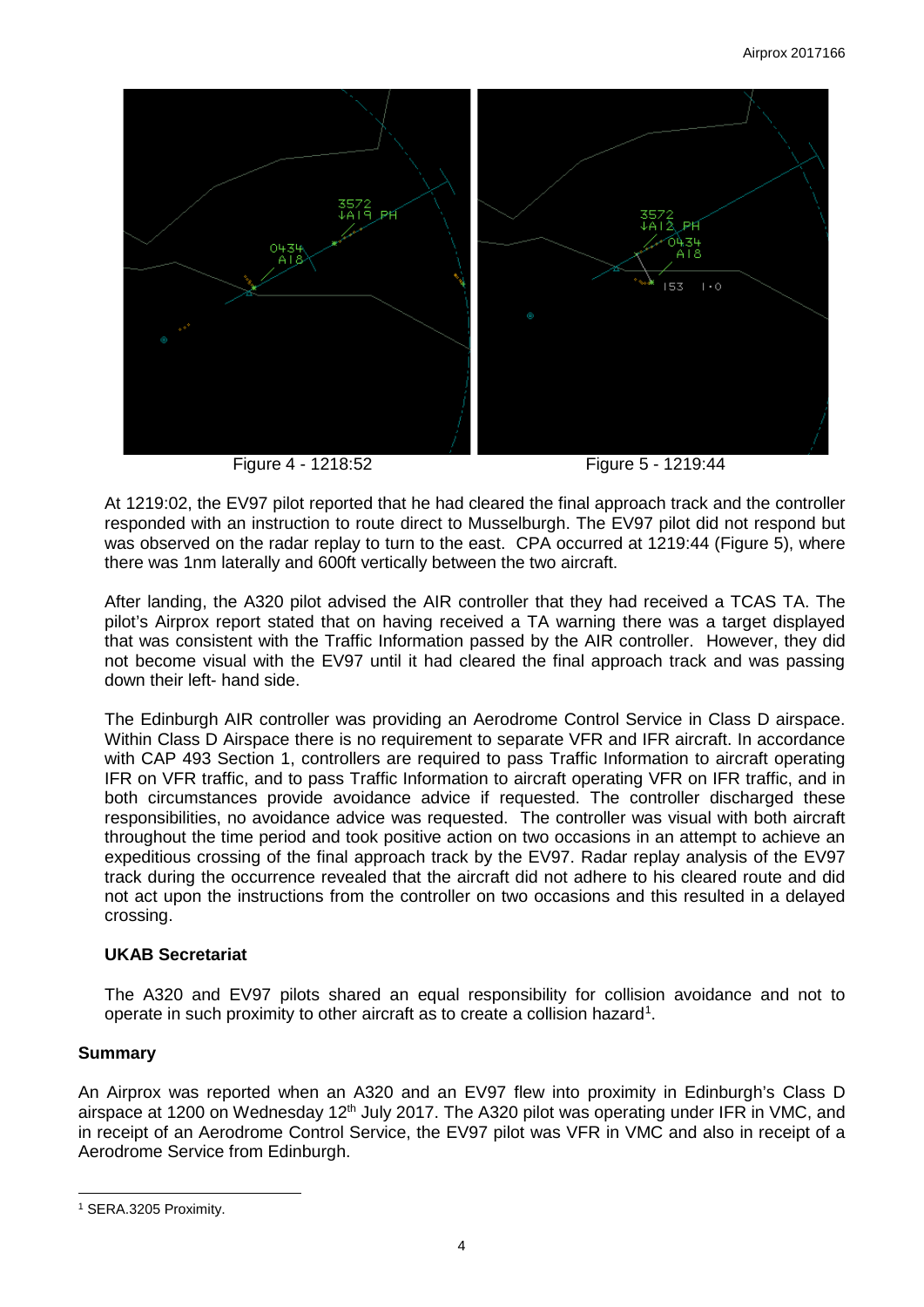# **PART B: SUMMARY OF THE BOARD'S DISCUSSIONS**

Information available consisted of reports from the pilots of both aircraft, transcripts of the relevant RT frequencies, radar photographs/video recordings, reports from the air traffic controllers involved and reports from the appropriate ATC operating authorities.

The Board first looked at the actions of the A320 pilot. He could see on his TCAS that an aircraft was ahead of him, and had received Traffic information from ATC that the EV97 was crossing the approach lane, but he was understandably concerned because he couldn't see the EV97 visually. The TCAS had given a Traffic Alert, but did not upgrade to a Resolution Advisory because there was sufficient distance between the two aircraft. Members noted that in Class D airspace it was very common to have aircraft routing through the airspace under VFR, and that there were no minimum separation standards to adhere to because the VFR traffic would be expected to visually deconflict with the IFR traffic. Some members opined that CAT pilots did not always seem to be aware of this, and that, if he was concerned, the A320 pilot could have asked ATC for an updated position of the crossing aircraft. They also noted that TCAS warnings could quite easily be generated in the mixed VFR/IFR environment of Class D airspace even when visual deconfliction had been achieved.

For his part, the EV97 pilot had initially been cleared to route via the overhead and then subsequently to cross through the approach lane between two IFR aircraft. Members noted that he didn't initially readback his clearance correctly and needed to be corrected by the controller. Furthermore, on crossing the approach lane he had needed to be reminded to keep on track before being told to cross via Musselburgh in order to use the most expeditious routing. Members commented that, on penetrating controlled airspace it was incumbent on the pilots to follow ATC instructions to the letter, by not doing so, he increased the controller's workload not only by requiring reminders to be made to him, but also in passing information to the IFR traffic.

Turning to ATC, the Board agreed that they were trying to allow everyone to do as they requested whilst keeping IFR traffic flowing and allowing VFR tracks to cross their airspace. Notwithstanding, some controlling members thought the AIR controller should have taken positive control of the situation earlier by telling the EV97 pilot to turn across the approach lane when he first noticed he was still routing eastbound. Others noted that the controller was clearly busy, and thought that the onus lay on the EV97 pilot to be held responsible for following ATC's routing instructions.

In determining the cause of the Airprox, some Board members wondered whether this was simply a TCAS sighting report caused by the A320 pilot's concern because he couldn't initially see the EV97. However, other members thought that such a cause statement didn't properly encapsulate the concern felt by the A320 pilot. After some debate, it was agreed that the incident was best described as the A320 pilot being concerned by the proximity of the EV97. Notwithstanding, and although the EV97 pilot had reported that he had not seen the A320, it was judged that normal safety standards and procedures had pertained. Accordingly, the risk was assessed as a non-proximate occurrence; risk Category E.

# **PART C: ASSESSMENT OF CAUSE AND RISK**

Cause: The A320 pilot was concerned by the proximity of the EV97.

Degree of Risk: E.

l

### Safety Barrier Assessment<sup>[2](#page-4-0)</sup>

In assessing the effectiveness of the safety barriers associated with this incident, the Board concluded that the key factors had been that:

<span id="page-4-0"></span><sup>&</sup>lt;sup>2</sup> The UK Airprox Board scheme for assessing the Availability, Functionality and Effectiveness of safety barriers can be found on the [UKAB Website.](http://www.airproxboard.org.uk/Learn-more/Airprox-Barrier-Assessment/)